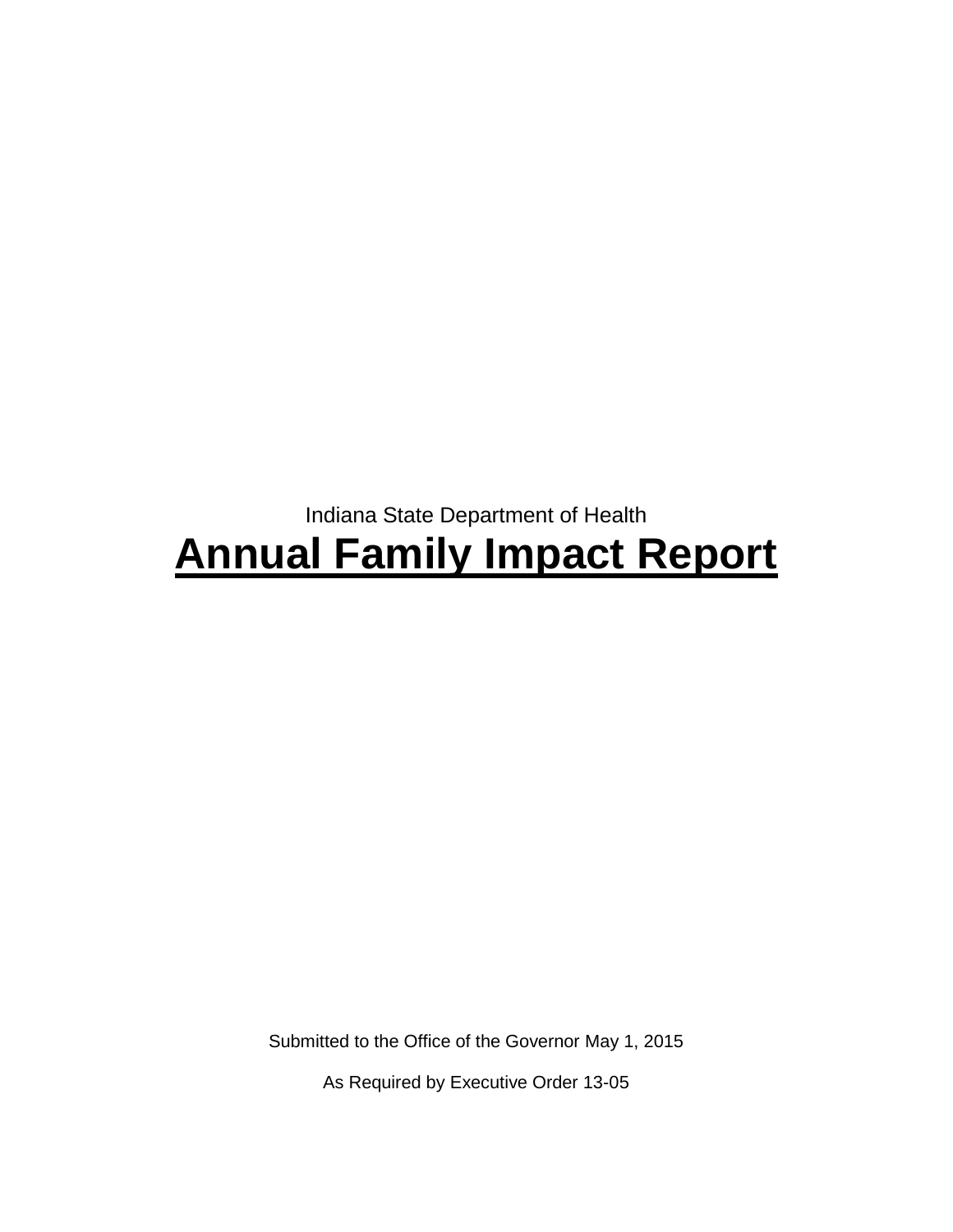# **TABLE OF CONTENTS**

| Introduction                 | 03 |
|------------------------------|----|
| <b>Programs and Policies</b> | 03 |
| <b>New Opportunities</b>     | 04 |
| Conclusion                   | 04 |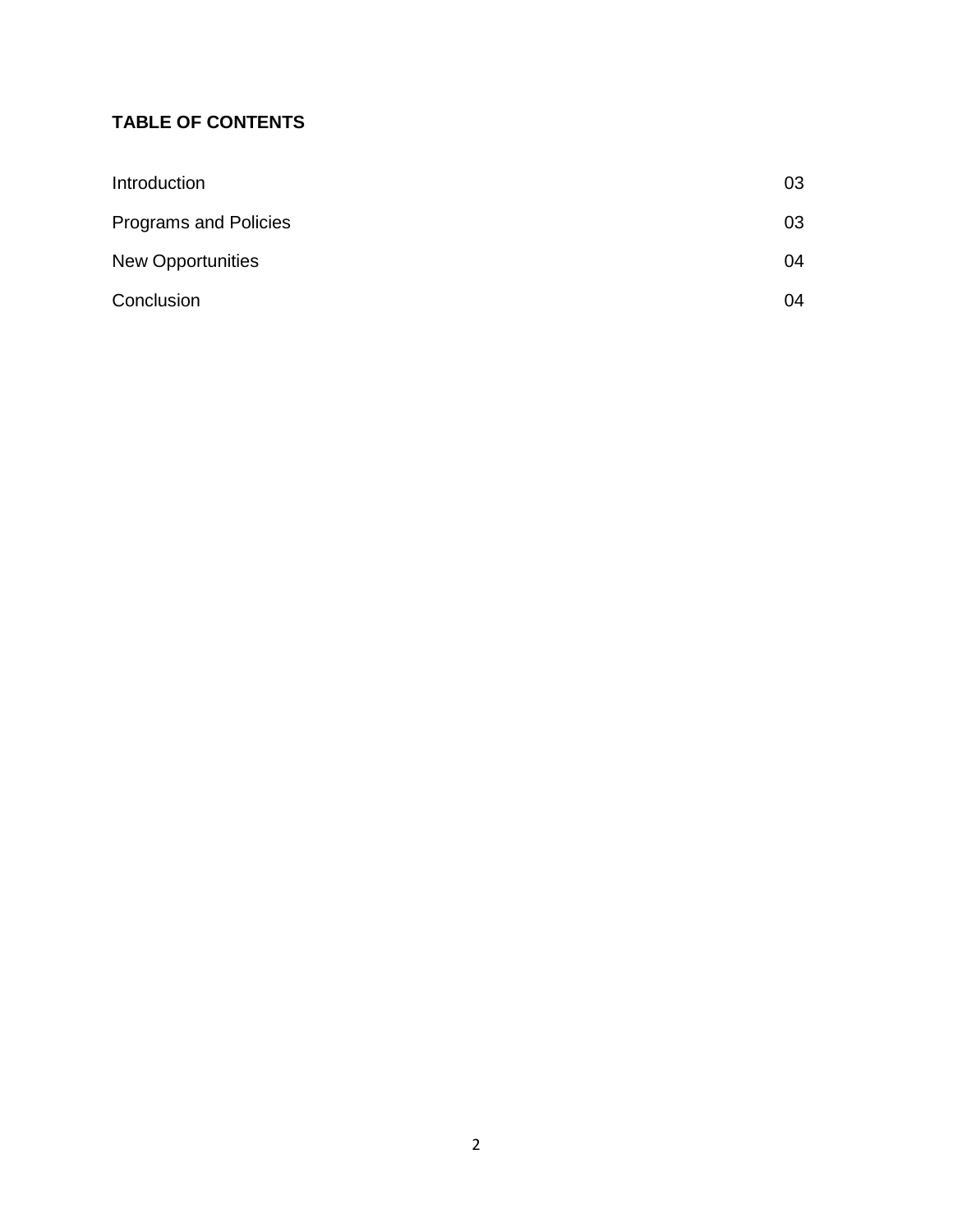# **INTRODUCTION**

The Pence Administration is leading the country as the first state to make the success equation the centerpiece of anti-poverty policy. Essentially, social science research indicates that if three conditions are met, children are highly unlikely to live in poverty during their lifetimes:

- 1. Graduate from high school,
- 2. Work full time or go to college, and
- 3. Have children after marriage.

As required by Executive Order 13-05, the Indiana State Department of Health compiled this report to demonstrate the effects of the department on the success equation.

## **SUMMARY OF PROGRAMS AND POLICIES**

Sometimes, programs are working with individuals after the success equation has broken down. A full third of the department's budget comes from the Nutrition Services and Administration federal grant, funding direct food subsidies to low-income single mothers through the Women, Infants, and Children (WIC) program.

However, there are several areas worth highlighting where ISDH programs are inclusive of the family and encourage mothers and fathers to participate in the well-being of their children.

- The Baby and Me Tobacco Free Program provides smoking cessation services not only to pregnant mothers, but also to fathers and others living in the household with the pregnant woman.
- Women participating in WIC programs learn about breastfeeding as the best start for their babies. This training also includes information on how fathers can be supportive of breastfeeding.

The state's Abstinence Education Program is run through the ISDH director of adolescent health, and the agency is currently in the second year of a possible five year grant cycle from the federal Administration for Children and Families. The \$960,000 grant is used to fund evidence-based curricula in abstinence education. In the first year, the program reached over 10,000 teenagers in 28 counties.

Currently, there are three grantees: the PEERS Project of Indiana, the Social Health Association of Indiana, and the Indiana Alliance of Boys and Girls Clubs.

There are also some areas where programs have detected statistically significant outcome differences when both parents participate.

- In the smoking cessation area, the child's odds of being a regular smoker decrease by 25% if one parent quits smoking. If both parents quit, the odds of being a regular smoker decrease by 40%.
- While this report will not claim causation or correlation, it is noted that members of married couples are less than half as likely to be smokers as members of unmarried couples.

# **FAMILY IMPACT STATEMENT LIST**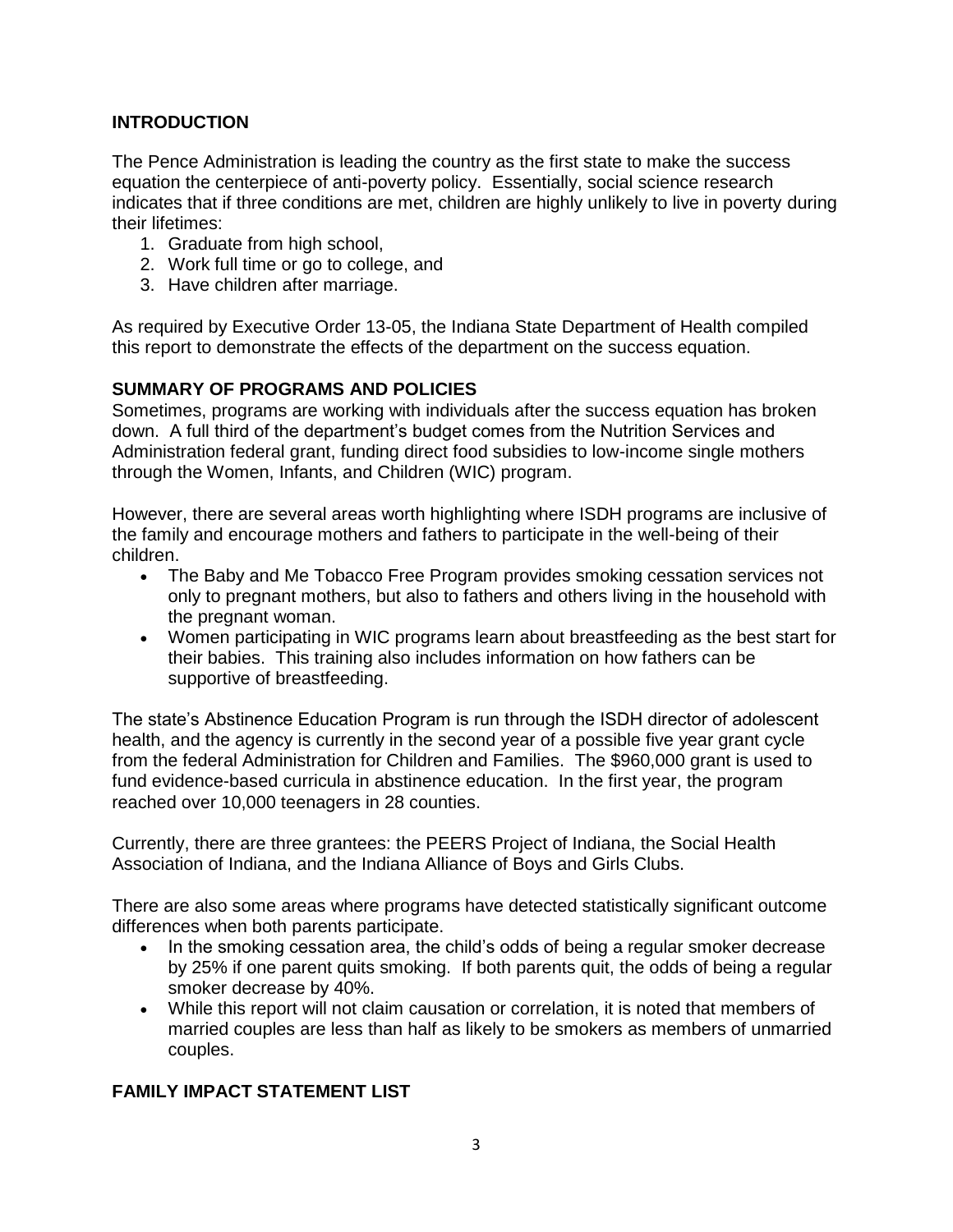ISDH conducted Family Impact Assessments on five rules in 2014. None of the proposals were deemed to have an impact on the family, as described in Executive Order 13-05. Summaries of the rules are included below.

Residential and Commercial Onsite Sewage Systems Rule 410 IAC 6-8.3

410 IAC 6-10.1

*410 IAC 6-8.3 (residential onsite sewage systems) and 410 IAC 6-10.1 (commercial onsite sewage systems) contain agency requirements pertaining to the design, construction, installation, maintenance, and operation of residential and commercial onsite sewage systems. Onsite sewage systems are self-contained waste disposal units that are not connected to sewer lines, and are designed to treat and dispose of effluent on the same property that produces the wastewater. You may also see onsite sewage systems referred to as "septic systems."*

#### Motor Fuel Rule **410 IAC 12.1**

*410 IAC 12.1 provides for the inspection, labeling, and registration of motor fuel and motor fuel outlets to protect consumers from damage to their cars' engines and guarantees that they get what they pay for when they purchase motor fuel. The Indiana State Department of Health inspects every motor fuel outlet in the state under this rule by enforcing a national standard for octane in motor fuel. The rule amendments in LSA Document #13-483(F) brought the rule up-to-date by including the latest versions of the ASTM International (ASTM) and National Institute of Standards and Technology (NIST) standards that apply to motor fuel, octane and ethanol fuel blends and updated references to sections of the Indiana Code that were repealed.* 

#### Weights and Measures Rule **410 IAC 12-1**

### *410 IAC 12-1 provides for the specifications, tolerances, and other technical requirements for weighing and measuring devices. The Indiana State Department of Health inspects weighing and measuring devices used in industry and at the consumer level to ensure accuracy based on the adopted standards to benefit the consumer and the Indiana economy. Consumers are ensured that they receive full measure when they purchase a product sold by weight, measure, or count, and that any statements on packaging which declares a weight or measure are accurate. The rule amendments in LSA Document #13-455(F) brought the rule up-to-date by including the latest versions of the National Institute of Standards and Technology (NIST) handbooks to ensure consistency within Indiana and throughout the United States.*

#### Communicable Disease Rule 410 IAC 1-2.3

*410 IAC 1-2.3 defines and classifies communicable diseases that must be reported and establishes the necessary surveillance systems and recommended control measures. The current rule, promulgated in 2008, is outdated regarding best practices, disease control and prevention, definition and inclusion of emerging diseases, and description of current control measures. The rulemaking will repeal 410 IAC 1-2.3 and add a new rule that will add new definitions and update existing definitions; revise the list of reportable communicable diseases; update control measures for communicable diseases; and update documents incorporated by*  reference. The proposed rule will also clarify language and modify reporting